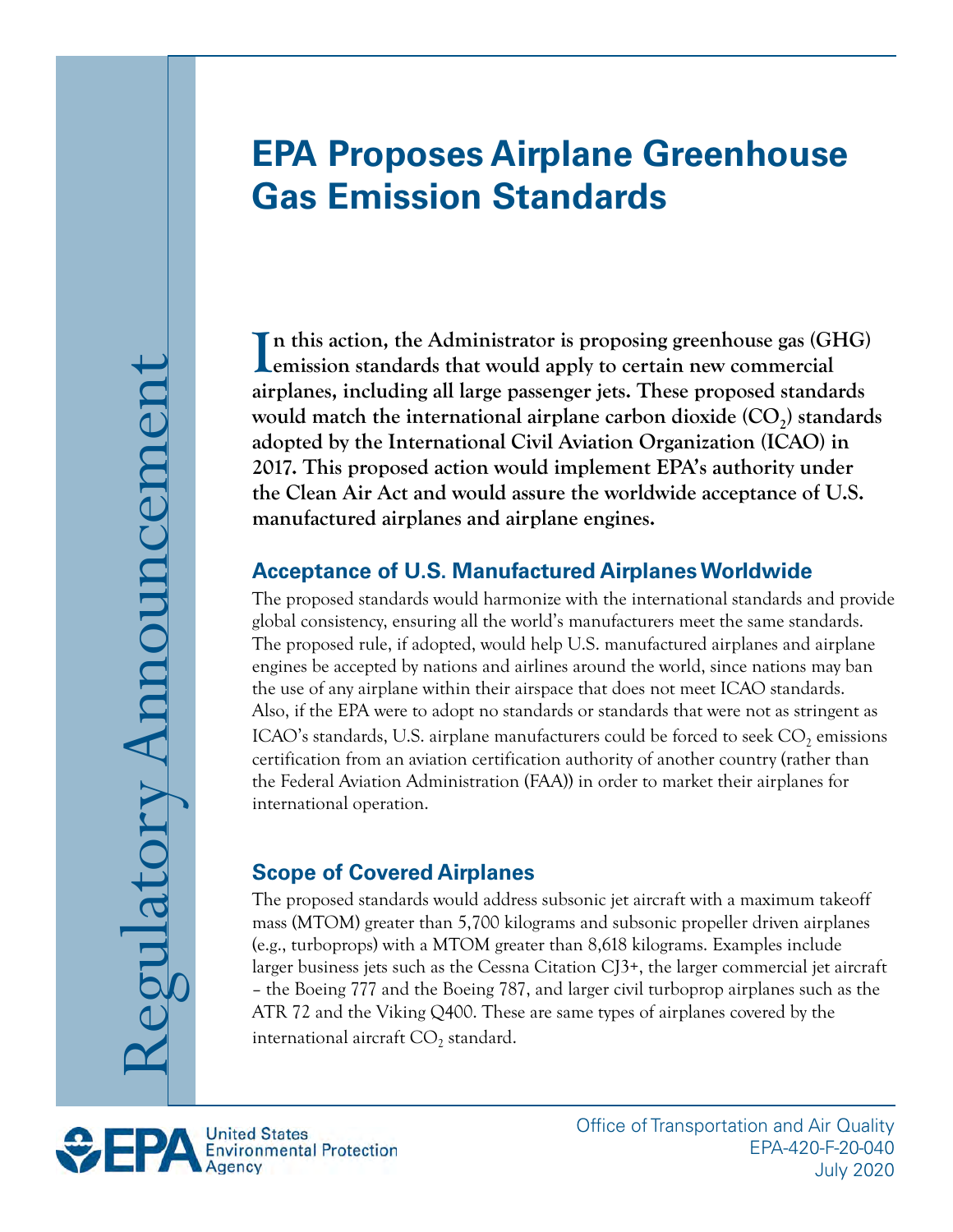The proposed GHG standards would apply to new type design airplanes on or after January 1, 2020 and to in-production airplanes on or after January 1, 2028. They would not apply to already manufactured airplanes that are currently in-use. New type design airplanes are newly developed airplane designs that have not previously been type certificated by the FAA and are not yet being built or flown.

In-production airplanes are new airplanes with designs that have already been type certificated by FAA and are already in production, and these airplanes will continue to be produced and sold after the effective date of the standards.

## **The Clean Air Act and Airplane Regulation**

EPA and FAA have long cooperated in regulating airplane emissions, by first helping ICAO develop international emission standards and then issuing rules under Clean Air Act (CAA) sections 231 and 232 to establish domestic standards and ensure compliance with the standards. In 2017, ICAO adopted the first-ever international standards to regulate  $\mathrm{CO}_2$  emissions from airplanes. In this proposed rulemaking, EPA is using section 231 of the CAA to adopt equivalent airplane GHG emission standards domestically.

### **2016 Findings Background**

In 2016, under section 231 of the Clean Air Act, EPA found that: (1) concentrations of six wellmixed GHGs in the atmosphere–CO<sub>2</sub>, methane, nitrous oxide (N<sub>2</sub>O), hydrofluorocarbons, perfluorocarbons, and sulfur hexafluoride—endanger the public health and welfare of current and future generations, and (2) GHGs emitted from certain classes of engines used in certain aircraft are contributing to that endangering air pollution. Airplane engines emit two of the six well-mixed GHGs,  $\text{CO}_2$  and N<sub>2</sub>O. Accordingly, EPA is proposing GHG standards that match the ICAO fuelefficiency-based standards, which control the GHGs emitted by airplane engines,  $\text{CO}_2$  and  $\text{N}_2\text{O}$ .

## **Aircraft GHG Emissions**

The U.S. transportation sector is a significant contributor to total U.S. anthropogenic GHG emissions. Aircraft remain the single largest GHG-emitting transportation source not yet subject to GHG standards in the U.S.

U.S. aircraft covered by the proposed rule (this includes all domestic flights and international flights originating in the U.S.) emit:

- 10 percent of GHG emissions from the transportation sector in the U.S.
- 3 percent of total U.S. GHG emissions.

# **Public Participation**

We welcome your comments on this proposed rule. Comments will be accepted for 60 days beginning when this proposal is published in the *Federal Register*. All comments should be identified by